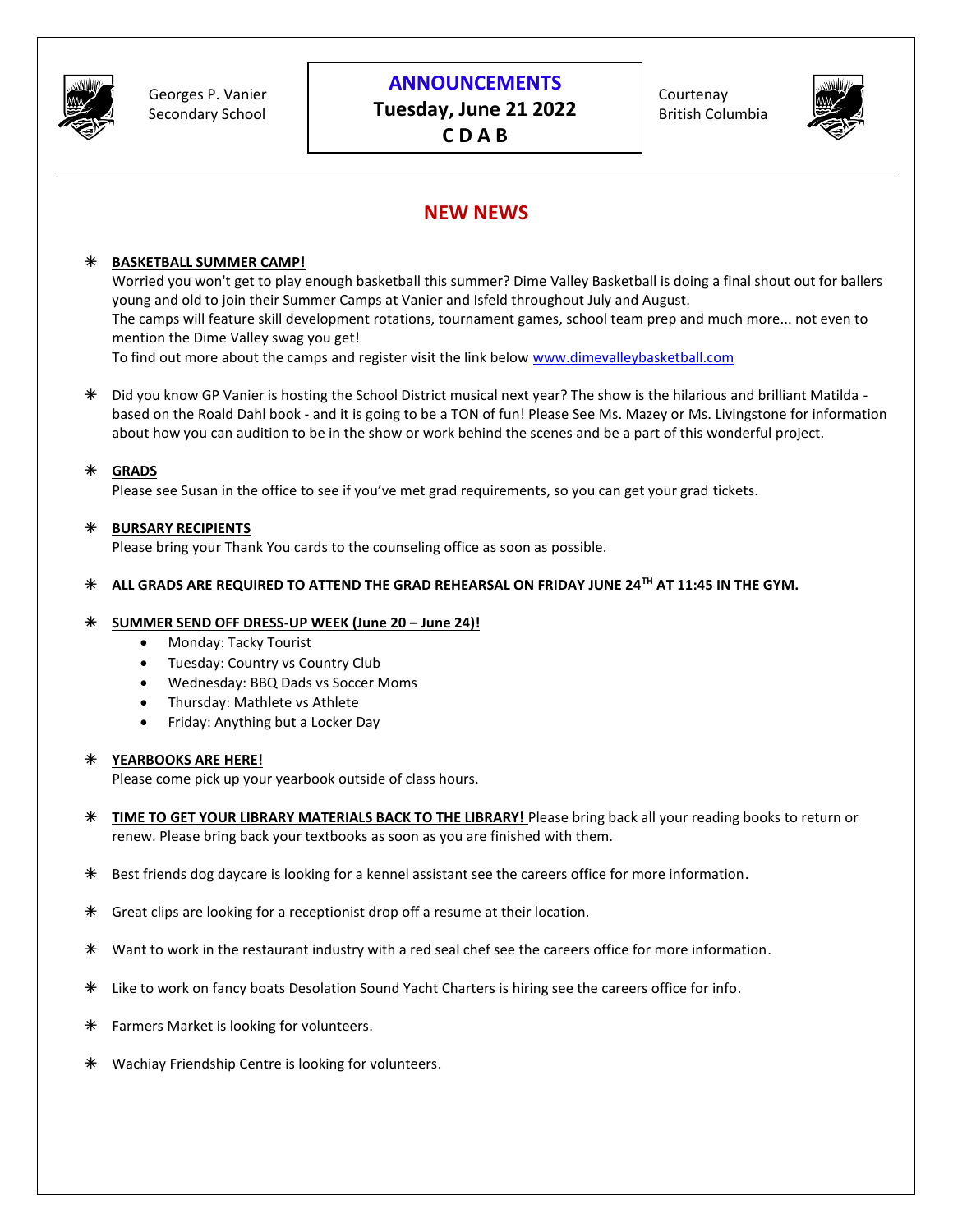# **MEETINGS/PRACTICES TODAY**

| Group/Activity/Event         | <b>Time</b> | Where              |
|------------------------------|-------------|--------------------|
| <b>Girls Weight Training</b> | $7:45$ am   | Weight Room        |
| <b>Book Club</b>             | Lunch       | <b>Room 160</b>    |
| <b>Knitting Club</b>         | Lunch       | <b>Room 110</b>    |
| <b>Weightlifting Club</b>    | $4:30$ pm   | <b>Weight Room</b> |

# **OLDER NEWS**

 **FOUNDRY COMOX VALLEY** is hosting an 8-week wellness and movement group for young women (15-18) who identify anxiety as a barrier in their lives and are looking to develop resources and coping strategies to help them manage anxiety and stress.

This group is for any young women hoping to: Try new physical wellness activities (e.g., bouldering, Muay Thai, yoga, TRX, and more!) Experiment with healthy outlets for anxiety Build self-esteem and increase self- confidence Expand social connections, community, and camaraderie Unlearn the unhelpful and inaccurate/toxic messages from media and society. This group is free of charge and will run on Wednesdays from 5pm-7:30pm. For more information or to register, please see your school counsellor or email Rachel Ducommun (rachel.ducommun@jhsni.bc.ca).

#### **2022 COMOX VALLEY VOLLEYBALL GRASS CAMP**

The Comox Valley Volleyball Camp is July 11th-14th this summer. Please contact Brian at [bdstevens@hotmail.com](mailto:bdstevens@hotmail.com) for more information.

 **GRADE 12S**- Are you interested in becoming a **Certified Medical Laboratory Assistant**? Camosun College still has a few seats available for the Fall 2022 cohort. These seats have one-time funding support that will reduce the tuition to \$5000 for domestic students in the September 2022 cohort. There will be an **online information session on July 18th from 6pm-8pm**. <https://camosun.ca/events/certified-medical-laboratory-assistant-cmla-info-session>

# **INDIGENOUS EDUCATION**

**BEADWORK CLUB –** Join Mrs. Walker on Thursdays at lunch in room 133 to learn more!

# **CAREERS/WORK EXPERIENCE OFFICE**

**The Careers Office works closely with our community in creating connections for students at Vanier. Below you will find current volunteer and career opportunities that are available. If you have any questions or inquiries, please visit the Careers Office.**

### **CURRENT EMPLOYMENT OPPORTUNITIES:**

• Do you want to become a lifeguard and get paid a awesome wage (\$23.93 per hour) see the careers office for information on the upcoming courses.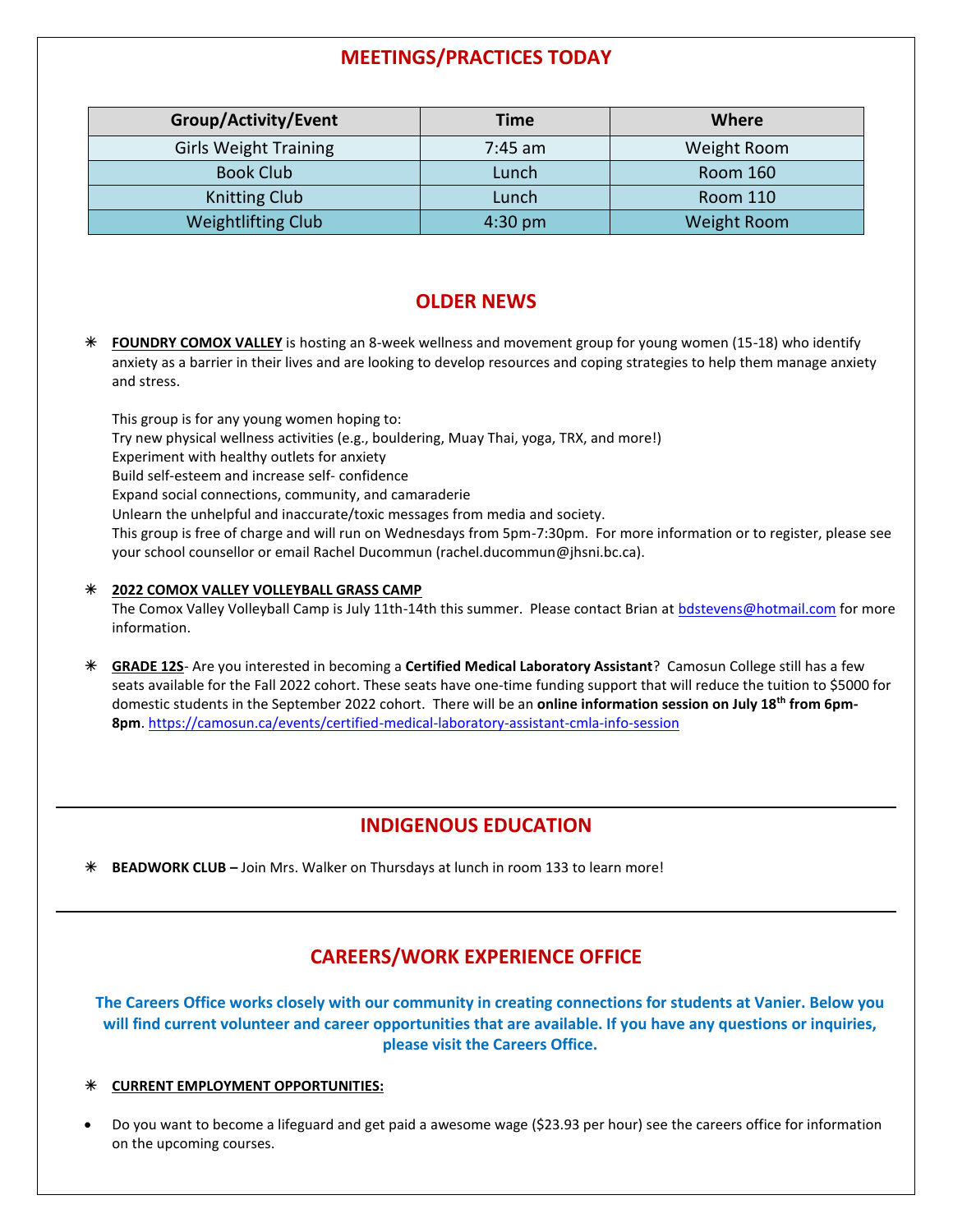- **CYMC** is looking for an Assistant Program Coordinator for the summer 30 hours per week \$17.00 per hour see the careers office for how to apply.
- **Tsolum River Restoration** project is looking to hire a summer student see the careers office for information.
- Any students interested in working for **Strathcona Wilderness Institute** over the summer see the careers office job board for more information.
- Students interested in working for the **City of Courtenay at the Lewis Centre** over the summer various positions available see the careers office job board for more information.
- If you are in grade 12 and are interested in **STEM,** then this is the position for you. NIC is looking for someone who can work as a camp assistant in their STEM camps running 4-6 weeks between July and August. Position pays \$16-\$18 per hours and is 35 hrs a week. Please send your RESUME to *youthacademy@nic.bc.ca* subject line STEM and SPORT camp position.
- The City of Courtenay is looking to hire a Drop-in Program Facilitator for the summer at the Lewis Centre see the careers office for the link on how to apply.
- Students interested in working for **Parks Canada** over the summer, they are hiring. See the careers office for more information.
- **LEMON HEAVEN** is looking for employees for the summer first event is Music Fest July 8-10 and more festivals throughout the summer. See the careers office for more information.

#### • **BERRY PICKING**

A local Berry farm is looking for strawberry pickers \$.75 per pound, flexible hours contact Pat Murphy at 250-941-6248 to discuss.

## **VOLUNTEER**

 Any students wanting to volunteer for The Views this summer come to the careers office to pick up the application. This is for returning or new students.

 **VOLUNTEER POSITION** If you are 16+ years and are interested in **STEM**, NIC is looking for volunteers to help in their STEM/SPORTS summer camps. This position starts in July. Please email [youthacademy@nic.bc.ca](mailto:youthacademy@nic.bc.ca) with subject line STEM/SPORT camp volunteer position and attach your resume.

**Please come to the Career's office for application/information package.**

 **VOLUNTEERS NEEDED:** If you are interested in a career working with children (ECCE), we have a great volunteer opportunity for you. Come to the career's office for more information.

# **BURSARY/SCHOLARSHIP & GRADE 12 INFO**

- **Grade 12s - Scholarships are a great way to help cover the costs of education, but they are difficult to find. There is a new website called ScholarTree.ca that helps students find all the scholarships they qualify for in minutes. It's super easy to get started:**
	- 1. Create an account at https://ScholarTree.ca
	- 2. Fill out your information and get matched to a list of scholarships you're eligible for
	- 3. Start applying!